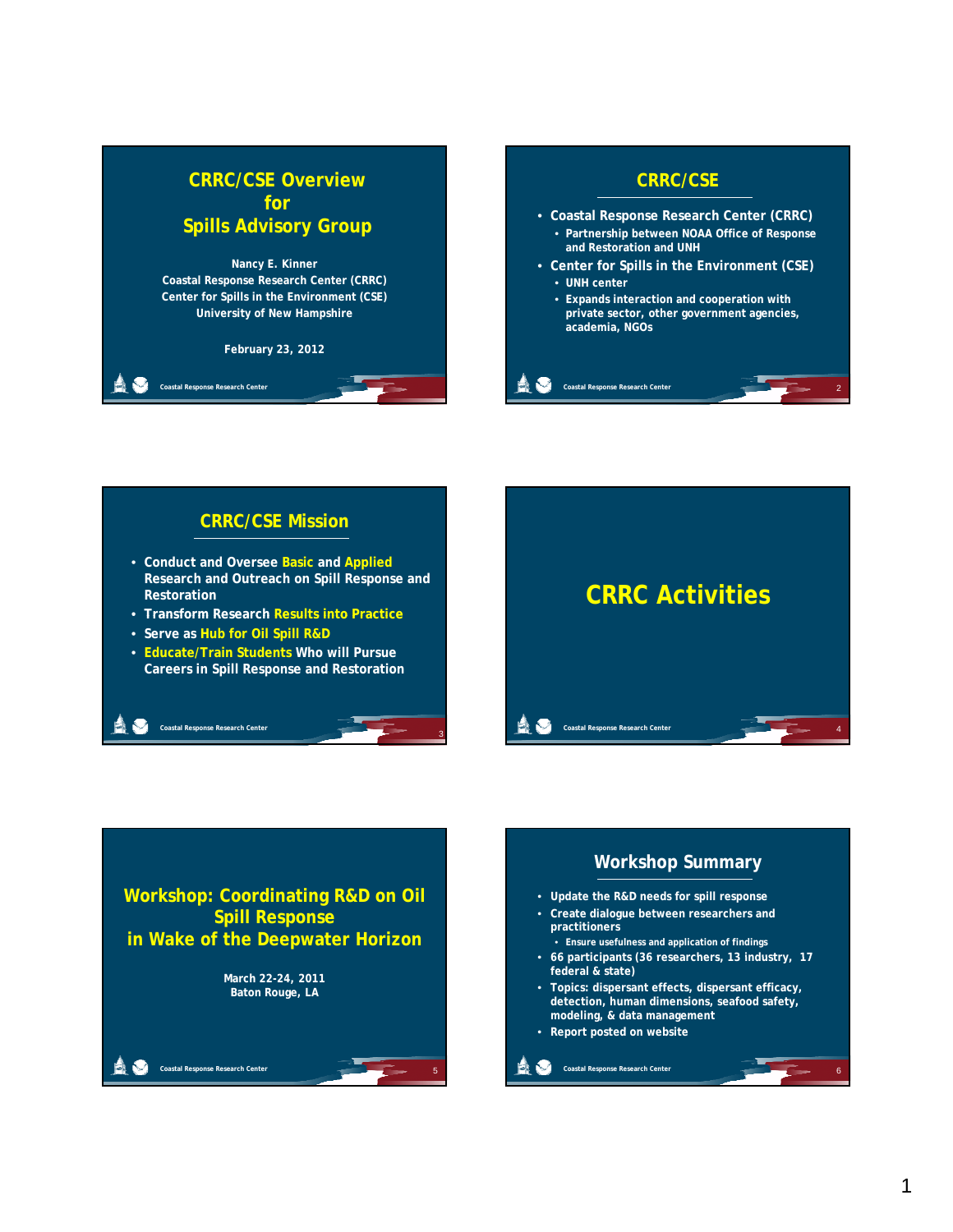









- **State-of-the-art for droplet size distribution State of the and hydrate formation**
- **Model scalable from deepwater to shallower depth blowout events**

**Coastal Response Research Center**<br>
• 12

- **All presentations posted on website**
- **26 participants**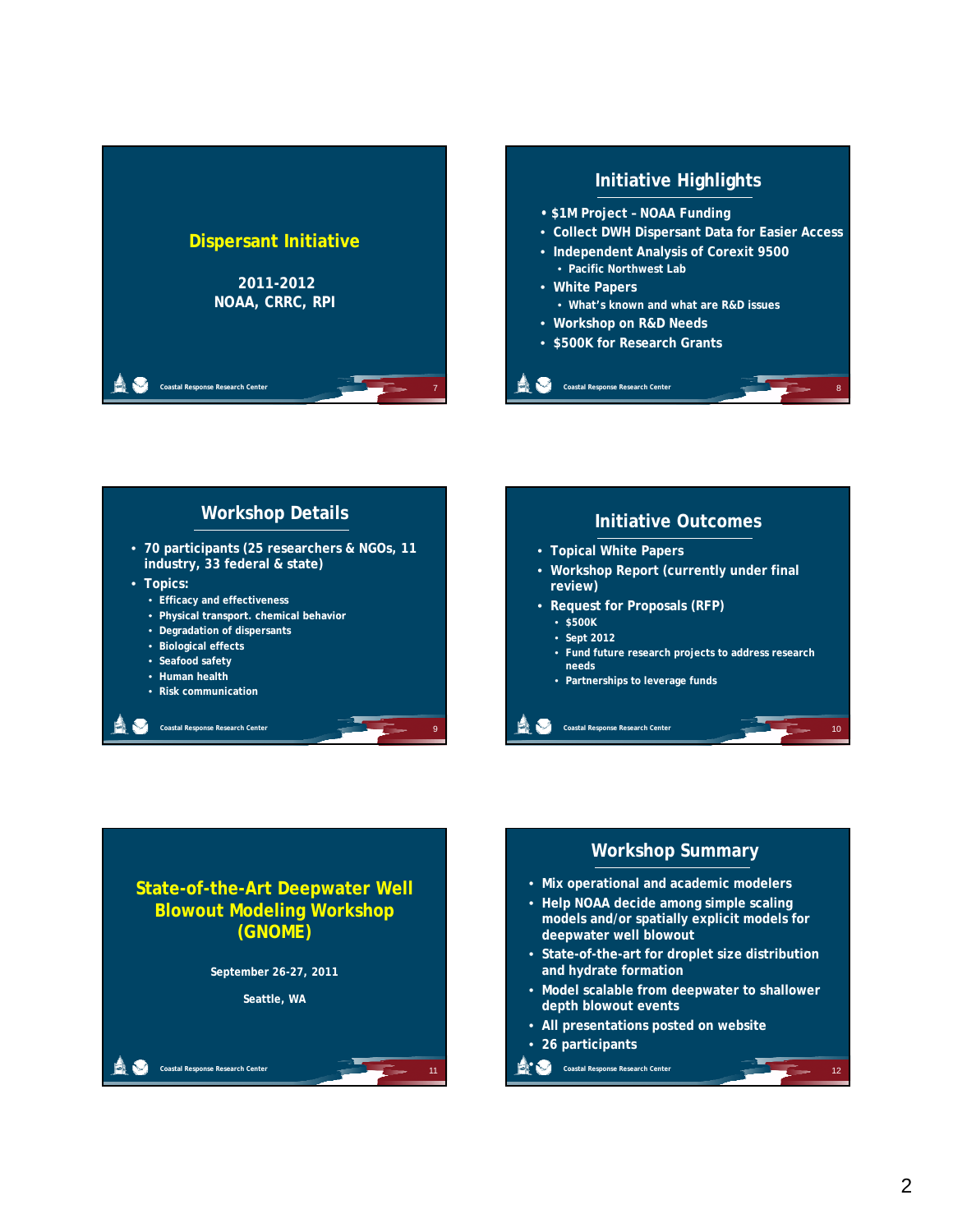





### **Arctic Communities Initiative**

- **Goal:** 
	- **Continue dialogue with Arctic communities on oil spill response**
	- **Include in ERMA® data input and resource & use**
- **ERMA ® and NRDA discussions**
- **Each community (NWAB, NSB) has different focus**
- **Week of May 21, 2012**

#### **ICCOPR R&D Report** • **Update the Interagency Coordinating Committee on Oil Pollution Research (ICCOPR) 1997 Research and Technology Plan (R&T Plan)** • **Create 2013-2019 Research Needs Annex** • **In conjunction with SRA and SEA** • **Completion Date: December 2012**

17

**Coastal Response Research Center** 

#### **R&D Projects** • **Hollebone, Environment Canada** • **"Investigation of Physical & Chemical Causes of Heavy Oil Submergence"** • **Final report in Draft Coastal Response Research Center** • **Objectives:** • **Examine causes & effects of density changes in heavy petroleum oils** • **Examine physical and chemical causes for refloatation of heavy oils** 18

16